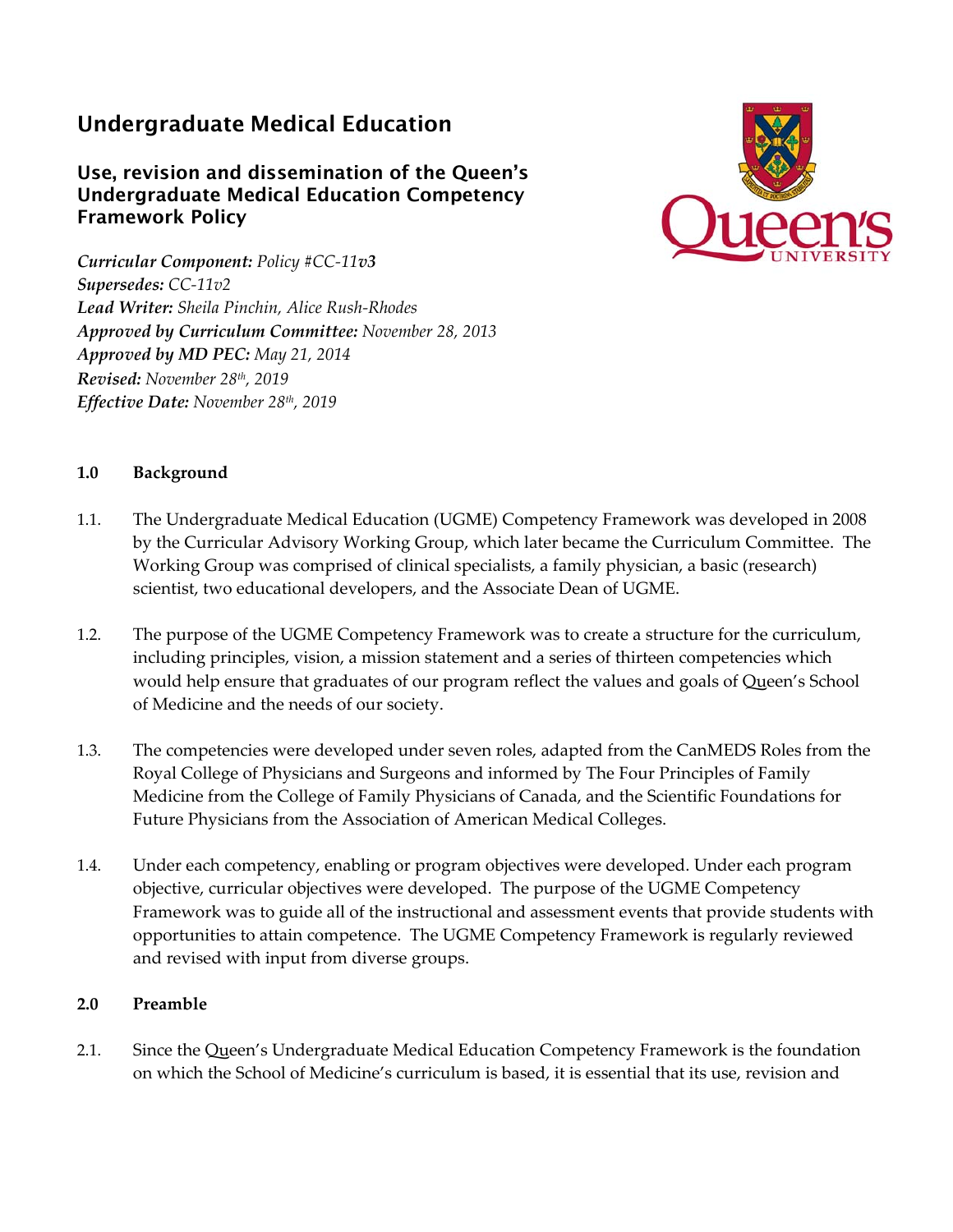dissemination be regulated systematically through a policy and through procedures arising from the policy.

- **3.0 Policy**
- 3.1. The UGME Competency Framework will inform all curricular structure and content in UGME.
	- 3.1.1. All course and sessional learning objectives will align with Program Objectives and Curricular Objectives from the Competency Framework.
	- 3.1.2. All course and sessional learning and assessment will be consistent with the Goals, Vision and Mission Statement contained within the UGME Competency Framework document.
- 3.2. To ensure transparency, objectives will be mapped electronically to all learning events, assessments and courses.
	- 3.2.1. Course and sessional learning objectives will be coded electronically through Elentra Central to facilitate mapping and curriculum review.
	- 3.2.2. Alignment of all course objectives with assessments (course blueprinting) is required by the Student Assessment Policy (SA‐05).
- 3.3. The Curriculum Committee will oversee the assignment and implementation of the Competency Framework and the MCC Clinical Presentations.
	- 3.3.1. The Curriculum Committee will review the content of the Queen's UGME Competency Framework regularly.
	- 3.3.2. The Curriculum Committee will assign curricular objectives to individual courses
	- 3.3.3. The Curriculum Committee will assign Medical Council of Canada Clinical Presentations to courses, where applicable.
	- 3.3.4. 3.4 The Curriculum Committee will review these assignments regularly and seek input and feedback regarding appropriate placements.
- 3.4. The Curriculum Committee will ensure that the UGME Competency Framework is disseminated to the appropriate stakeholders.
	- 3.4.1. The UGME Competency Framework will be made available as a PDF download from Elentra and in hard copy from the UGME office.